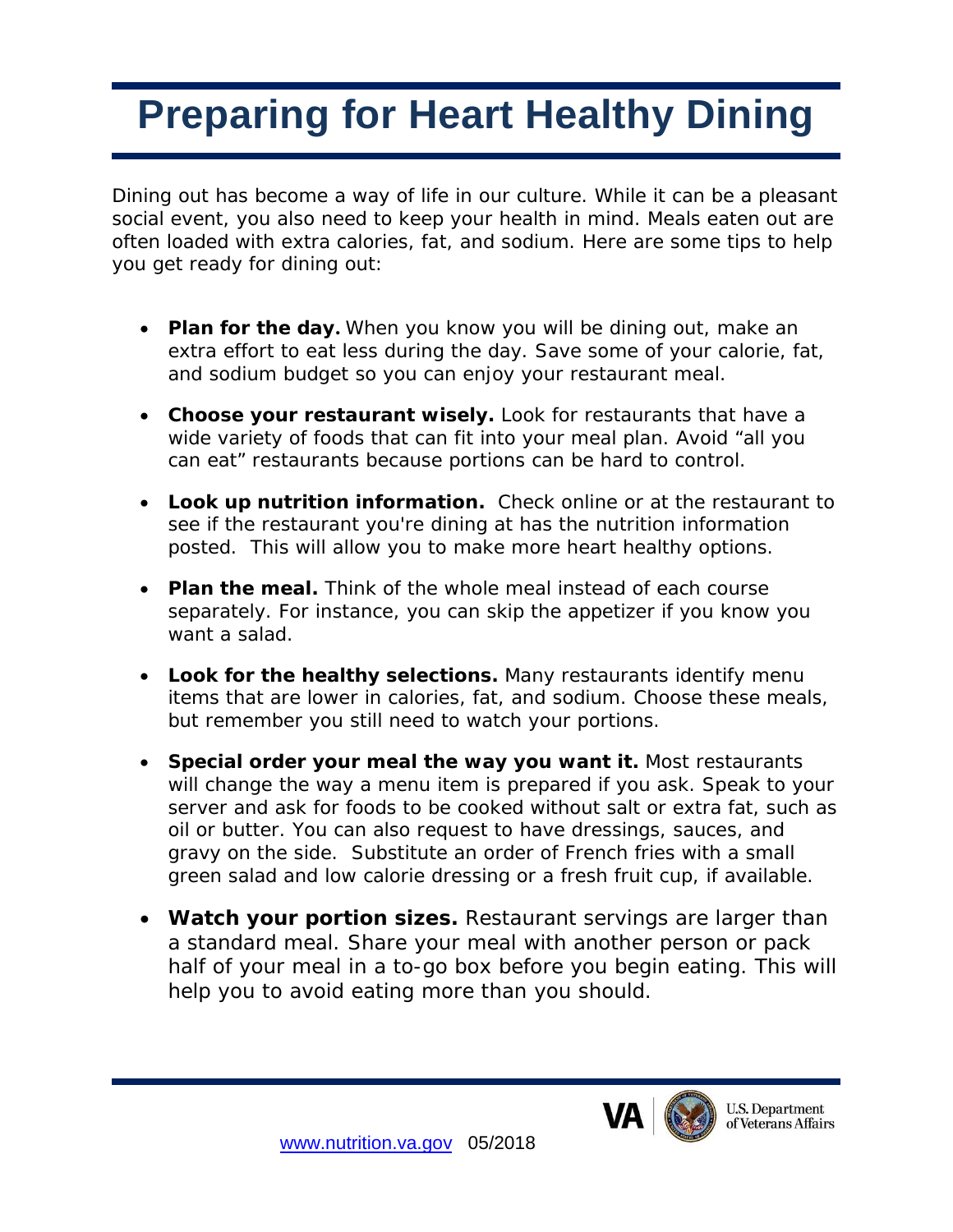| <b>Tips for Healthy Eating When Dining Out</b> |                                                                                                                                                                                      |
|------------------------------------------------|--------------------------------------------------------------------------------------------------------------------------------------------------------------------------------------|
| <b>Breakfast</b>                               | • Look for fat free or low-fat milk and yogurt<br>options.                                                                                                                           |
|                                                | Limit egg yolks to $\sim$ 2 per week or ask for<br>egg substitute or egg whites. Limit the<br>cheese on your eggs.                                                                   |
|                                                | Choose fresh fruit instead of juice.                                                                                                                                                 |
|                                                | • Try incorporating more fiber into your<br>breakfast using buckwheat pancakes, steel<br>cut oatmeal, 100% whole wheat, rye or<br>pumpernickel breads or high fiber cold<br>cereals. |
|                                                | • Use 2 slices of 100% whole grain toast, a<br>wrap or an English muffin for a breakfast<br>sandwich instead of a croissant or biscuit.                                              |
|                                                | Beware of bagels and rolls. They can contain<br>$\bullet$<br>many calories.                                                                                                          |
|                                                | Avoid high fat foods such as hash browns,<br>$\bullet$<br>donuts, muffins, bacon, sausage, corn beef<br>hash and any other Danish or pastry.                                         |
| <b>Appetizer</b>                               | • Steer clear of the tempting nibblers before<br>your meal such as bread, crackers, muffins,<br>or tortilla chips.                                                                   |
|                                                | Choose appetizers that have not been fried.                                                                                                                                          |
| <b>Soup</b>                                    | Pass up soups made with cream or cheese,<br>and choose broth-based soups. Be careful<br>because most soups served in restaurants<br>are high in sodium.                              |